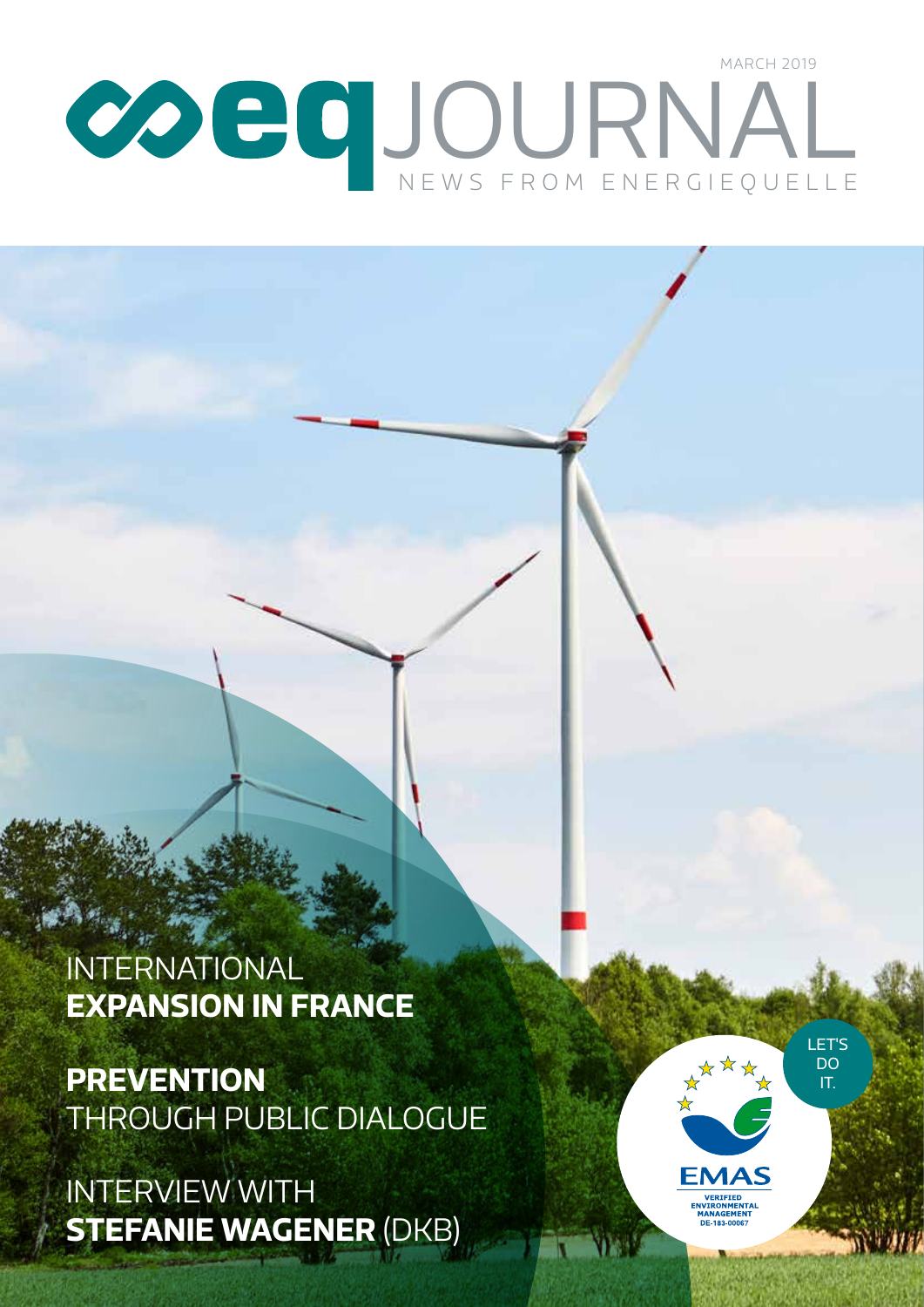Thank you for your positive feedback on the first issue of our customer magazine. We were very pleased!

### **The hot topics of this issue**

For the first time in the existence of our company, we are conducting projects in three countries simultaneously – in Germany, Finland and in France. We have also commissioned two new wind farms: Gardelegen and Falkenthal. In Gardelegen, we are very pleased with a historical first: we have never built higher.

At our main offices in Kallinchen and Bremen, we introduced a new environmental management system in accordance with the requirements of the EMAS III Regulation. As of the end of last year, we are the proud holders of the EMAS certificate.

# We were also very pleased to meet Stefanie Wagener, who told us about her work at the DKB and about how important it is to maintain a partnership-based cooperation as equals.

Our office in Rostock was inaugurated and in Erfurt we organised our first cooperation partner day. And last but not least, we expanded our main site in Kallinchen with a new company building. The new office complex was opened and inaugurated at the end of December.

We hope you enjoy the magazine.

### **Joachim Uecker & Michael Raschemann**

Energiequelle Managing Directors and Owners

# Contents

| <b>MANAGEMENT</b> NEW CHALLENGES FOR THE OPERATORS OF RENEWABLE ENERGY FACILITIES 4         |  |
|---------------------------------------------------------------------------------------------|--|
|                                                                                             |  |
|                                                                                             |  |
|                                                                                             |  |
|                                                                                             |  |
| ENERGIEQUELLE INAUGURATES NEW LOCATION IN ROSTOCK NATIONAL CONTINUES TO THE RESIDENCE IN 10 |  |
|                                                                                             |  |

Two new plants have been successfully commissioned in Falkenthal and Gardelegen respectively. The two installations in Gardelegen, which have a hub height of 159 meters and are the two highest wind energy plants in the history of our company, are the highlight. In February 2018, we were awarded the contracts for the plants at a bid value of 4.18 cents. The two projects have been integrated in the existing wind farm.



# **GARDELFGEN**

| <b>Federal state:</b>             | Brandenburg      |
|-----------------------------------|------------------|
| Plants:                           | $TwO F-82 F2$    |
| Hub height:                       | 138 <sub>m</sub> |
| Output:                           | 23 MW each       |
| Approval:                         | 27/10/2017       |
| Start of construction: 17/08/2018 |                  |
| Commissioning:                    | March 2019       |
|                                   |                  |

### Special features of the project:

- The total length of the cable up to the transfer point is 8.6 km incl. underground below the Havel river
- Support of the local association



# Successful commissioning operations in 2019

# **FALKENTHAL**

| Federal state:                    | Saxony-Anhalt        |
|-----------------------------------|----------------------|
| Plants:                           | $2x$ F-141 FP4       |
| Hub height:                       | 159 m                |
| Output:                           | 4.2 MW each          |
| Approval:                         | 05/01/2018           |
| Start of construction: 16/04/2018 |                      |
| Commissioning:                    | January & March 2019 |

# Special features of the project: • The highest ever plants built by EQ • Support of the local municipality by the EQ Foundation • Support of the Hanseatic City of Gardelegen by the EQ Foundation. Planned use: construction of a skate park • Compensatory measure: Planting of a cherry tree avenue



# *Dear Readers and Friends of Energiequelle,*

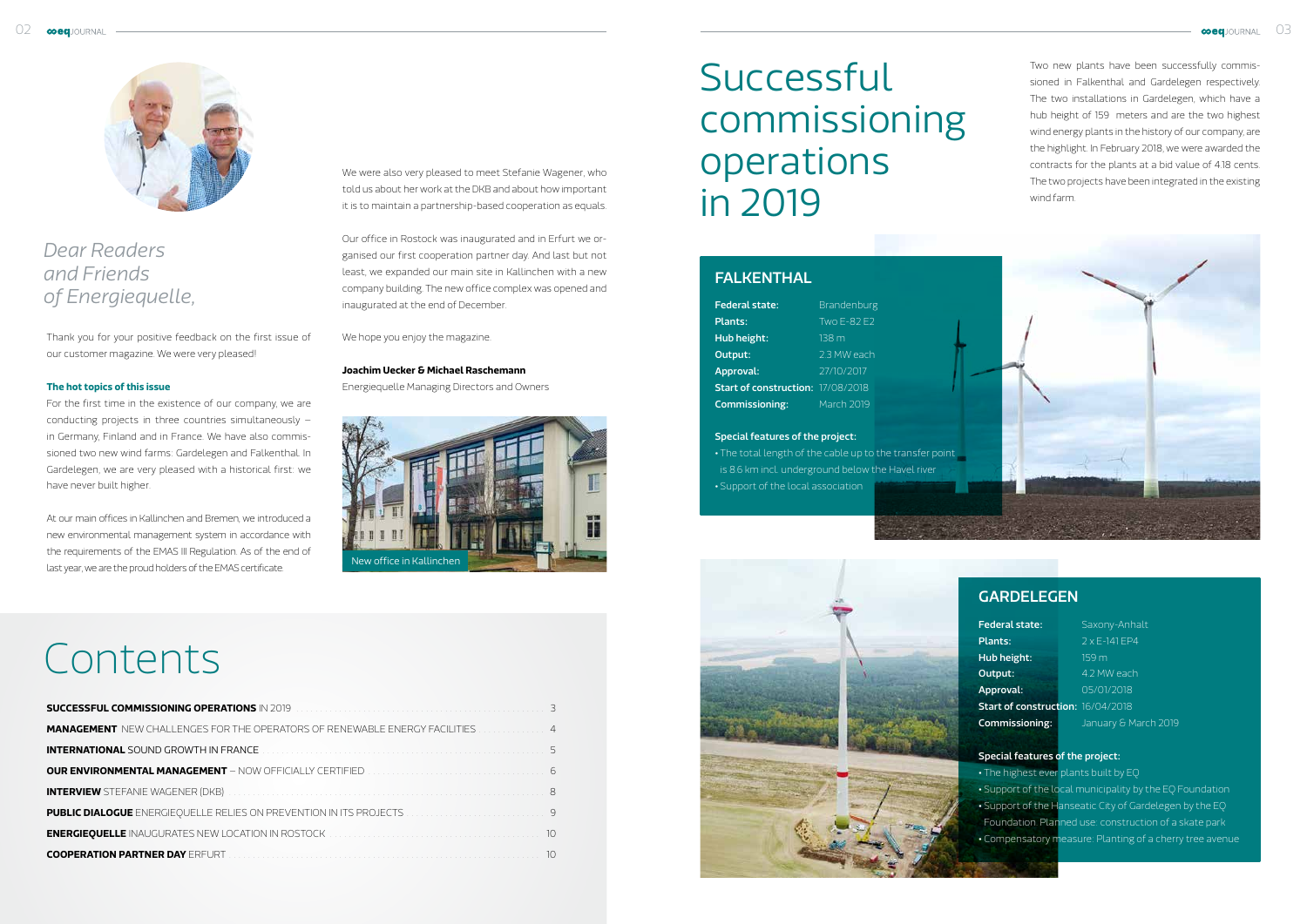**Lars Schiller**

# **New challenges**  for the operators of renewable energy facilities



their plant in full. For existing plants, the applicable deadline for this filling is 31/01/2021. New plants face much shorter much shorter registration periods.

You can find more information on this topic at:

*www.marktstammdatenregister.de/ MaStR*

### **2. Demand-driven night marking of wind energy plants**

The energy law package (Energiesammelgesetz, EnSag) is now in force and brings a few amendments to the 2017 German Renewable Energy Act. In the new paragraph 8 in Section 9 of the 2017 Renewable Energy Act, it is stated that the operators of wind energy plants on land, who are obliged to provide night marking according to the specifications of aviation law, must outfit their plants with equipment for demand-driven night marking of aviation obstacles. This obligation will apply from 1 July 2020 and concerns not only newly installed plants, but also old plants which already have night marking (usually from a total height of over 100 meters).

## **3. Data exchange within the scope of the System Operation Guideline**

On the initiative of four Transmission System Operators, the principle applicability and the scope for a comprehensive data exchange between plant operators and the Transmission Sys-

tem Operators was confirmed on the basis of Article 40(7) of Commission Regulation (EU) 2017/1485 by the Federal Network Agency (Bundesnetzagentur - BNetzA) at the end of last year. Accordingly, it is planned that both photovoltaic and wind projects from 1 MW output and biomass plants from 135 MW must supply certain master data and real time data to the Transmission System Operator. Until now, while the type of data to be supplied was specified, the data form and the interfaces for data provisions were not. It must now be assumed that additional communications interfaces will have to be installed in the relevant projects for the data provision required.

You can find more information on this topic at:

*www.netztransparenz.de/ EU Network Codes/SO Guideline/Data exchange*

As the manager of various renewable energy plants, we have been dealing with these issues early on and will support our operators on request with additional services in order to overcome these challenges.

Do not hesitate to contact us!

# **Management**

Due to various legistlative amendments or calls from Transmission System Operators, the next few months and years will bring new challenges for the operation of renewable energy plants.

# **1. Delayed launch of the core energy market data register (Marktstammdatenregister, MaStR)**

After a delay of over 1.5 years, the core energy market data register has now been online since early February. This register will record all power plants and also monitor the corresponding entries and exits.

According to original plans, wind energy plants that were already filed in comparable installation registers - along with photovoltaic plants which are accounted for in the PV register - would be transferred to the new register. The operators would then simply check and complete the data if necessary.

Unfortunately and to most people's astonishment, it was announced that this transfer will not take place and that every operator would have to re-register

Since the commissioning of the first French wind farm in 2009, Energiequelle has acting out a success story worth reading together with its French subsidiary P&T Technologie. 86 plants with a total output of over 160 MW have now been added to the network.

And now there is more to report. The Callac project in Bretagne with its 6 Enercon E-53 turbines and an output of 4.8 MW was commissioned in the second half-year of 2018. Another site is running at full blast: The five E-82 plants will be commissioned in the first half-year of 2019. Furthermore, all the necessary approvals have been granted for two more projects. Ronald Bach, our Department Head for International Projects, is also planning the start of construction for this

year. The two projects are located in Bretagne and the Pays de la Loire and are providing for more sound growth of over 35 MW in France.

In addition to the implementation of projects already running, the project pipeline for Energiequelle and P&T Technologie is very strong. Our long-term commitment in France together with P&T is paying off and the French market has now grown into an important pillar for Energiequelle.



# Sound growth **in France**

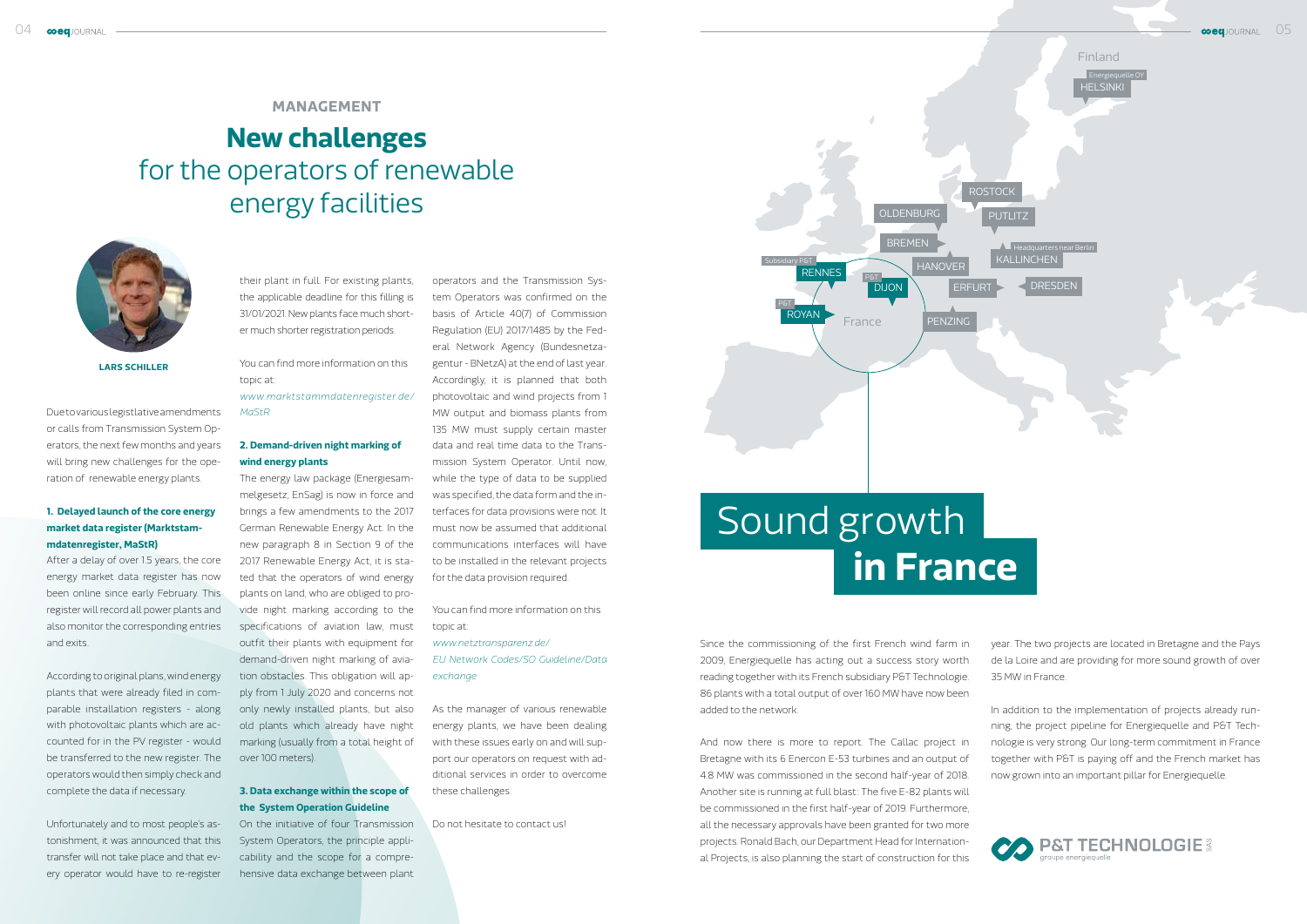### **Why did we choose EMAS?**

EMAS is the most advanced system for sustainable environmental management. The requirements go beyond a simple management system: they even include improvements that exceed environmental regulations.

We have undertaken to continuously improve our environmental performance and involve all our employees in this process. Our environmental management is established practice and reinforces the identification of every individual with the environmental protection interests of Energiequelle GmbH.

> We take responsibility with regard to environmental protection for our services and business activities. We prefer service

Not only do we actively contribute to the achievement of the climate protection targets set by the Federal Government and to leaving the environment intact for posterity – we also undertake to reduce the environmental impact of our activities to a minimum. At the same time, we optimise the positive environmental effects of our business activity and as such make our contribution to the realisation of a sustainable energy supply.

With the introduction of an environmental management system pursuant to EMAS, the binding legislative and voluntary obligations we have undertaken for the continuous improvement of our environmental performance have become measurable and optimised.

# Our environmental management **now officially certified**

Because of our line of business, the deep link between Energiequelle and issues such as environmental protection and conservation is a given. At our main sites in Kallinchen and Bremen, we introduced an environmental management system in accordance with the requirements of the EMAS III Regulation in 2018.

providers and suppliers whose methods and technologies are sustainable and resource-friendly. We cover the energy requirements in our office with energy from photovoltaics, wind energy and CHP units. Waste is avoided as much as possible.

The management considers the sustainable handling of resources, the involvement of citizens and interested parties as the foundation for long-term economic success. In order to secure this success, employees are continually trained and qualified. The constant changes in legislation and legal norms are covered in training. Compliance with statutory requirements is a given for us.

### **Our environmental declaration.**

Our environmental declaration provides a report on the development of our company, results already achieved and major milestones. We inform readers about our environmental programme and the key environmental figures. The focus is on the key indicators of energy and material efficiency, water consumption, waste generation, land usage and the total emissions of greenhouse gases. You can find the declaration here: *www.energiequelle.de/en/environmental-management*

We also joined the Environment Companies Partner Network (Partnernetzwerk Umwelt Unternehmen, PUU) in Bremen last year. The objective of the PUU is to reconcile econom-



ic success, social responsibility and the conservation of the environment and resources in an exemplary manner and to drive these forward collectively. At the end of last year, we were officially welcomed to this network by the Bremen Environmental Senator Dr Lohse.

We have also adjusted our invoice system. Since the beginning of the year, all invoices are sent by email. We use paper that is made of 100% recycled paper and which bears the Blue Angel ecolabel. We have switched our tea and coffee supply to organic or fair trade products and have introduced Jobrad bicycle leasing for our employees. Of course we also provide a charging station for electric cars in the parking lot in front of our new office building in Kallinchen.

*Sustainability inside and out. This is important to us.*



**Susanne Tauke** Public Relations Energiequelle GmbH

**Dr Joachim Lohse** Environmental Senator for Bremen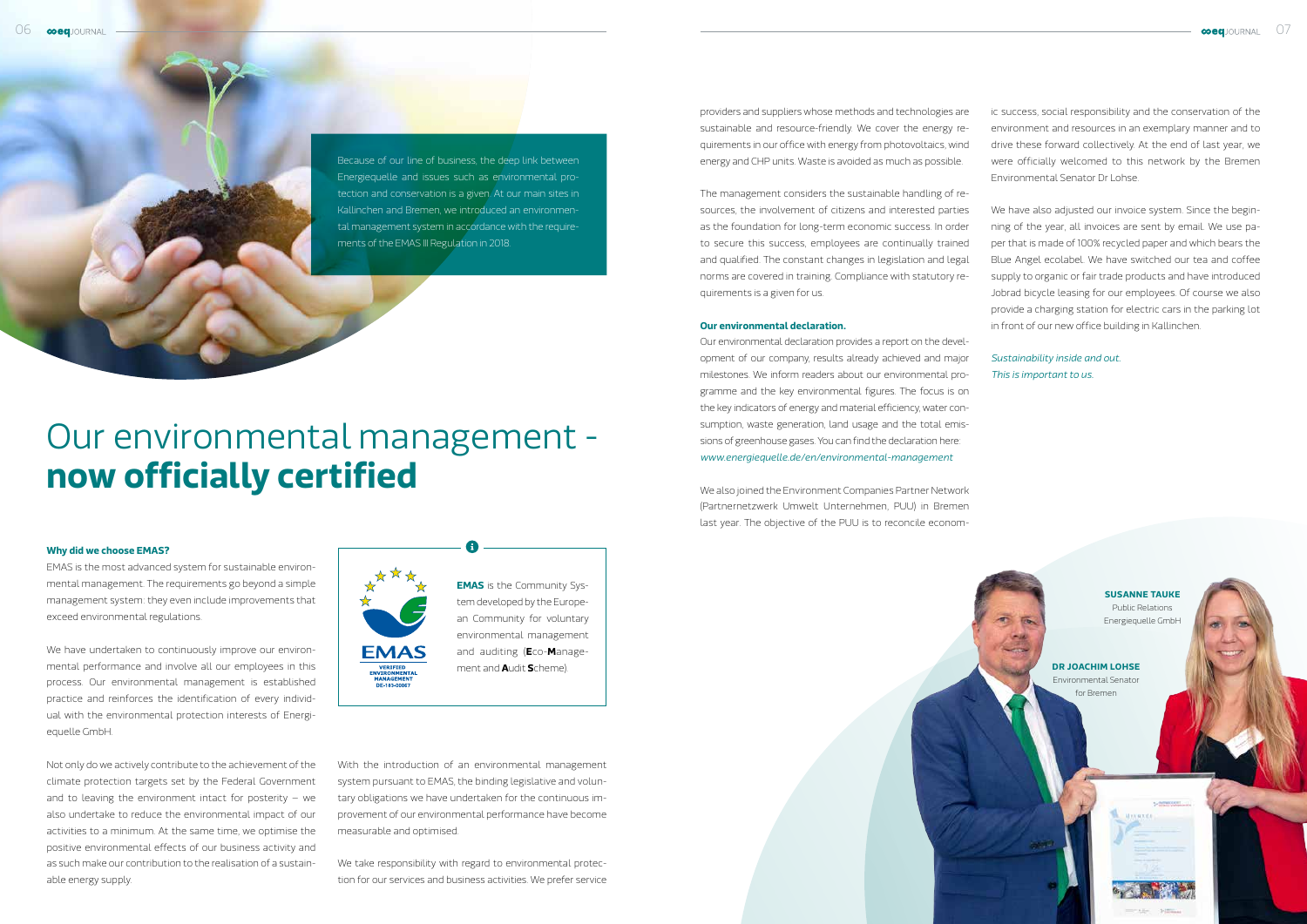



**David LanG**



**Denise Brautlecht**



**Susanne Tauke**



**Stefanie Harms**

# *Ms Wagener, when and how did you come in contact with Energiequelle?*

When I transferred from Berlin to my hometown of Potsdam in 2012, there was already a relationship between Energiequelle and DKB. Since then, I have implemented many new projects with my colleagues and as such further developed the good existing customer relationship.

# *What is your function at DKB and what specific duties do you fulfil for Energiequelle?*

As a corporate customer adviser in the environmental technology segment, I support project financing from start to finish and I am the point of contact for all banking matters of Energiequelle GmbH. For the granting of credit, I get a full project overview, so that I can then undertake a feasibility and risk assessment specific to the bank. This is what I most enjoy doing, because all wind farms are different. In addition to financing new projects, I also look after existing projects.

### *Who do you deal with at Energiequelle?*

For the implementation of project financing, I am mainly in contact with

# **Stefanie Wagener** (DKB) **Interview**

Energiequelle has been working with the Deutsche Kreditbank AG (DKB), one of the largest financers of the energy transition in Germany, since 1999. Since 1996, DKB has financed approximately 4,400 wind, solar and biogas projects with an installed electrical output of 8,700 MW. Stefanie Wagener is a corporate customer adviser at the Potsdam branch and mainly looks after the financing of wind projects.

the Bremen sales team. But I also speak with their colleagues in Zossen in project development, invoicing or the management.

# *What is the collaboration with our colleagues like?*

Great fun! Regardless of how hectic things are (which is quite frequent when a payment date is coming up), we still have a friendly word for one another. I also appreciate the open and uncomplicated manner of Energiequelle employees. This is the only way to find joint solutions for special financing requirements. In my loan applications, I regularly make the following assessment: "The business relationship is characterised by a longterm and constructive collaboration, in which we consider Energiequelle to be a professional, reliable and innovative project developer." Keep it up!

# *In your experience, what are the values upheld at Energiequelle?*

Team spirit is in my opinion at the top of the value pyramid. As far as I can judge, the employees are proud to be

We take citizen participation very seriously, because we can only implement projects and manage the energy transition in cooperation with municipalities and locals. The success of our public dialogue so far has shown us that the path of open exchange we have taken is the right one. We will therefore be supporting future projects accordingly.

a part of Energiequelle. In my opinion, this is thanks to the trust placed by the management in their employees. Curiosity and openness to new solutions and ideas are important factors, which have made Energiequelle what it is today.

- **1** information or clarification about the connections between climate change and wind energy expansion
- **2** Early participation of locals in the planning process and before the start of the project
- **3** Added value for the municipalities and for the individual local citizens
- **4** Consideration of local affairs, such as the implementation of technical measures, e.g. switching off night navigation lights

## *How many projects have you already implemented with Energiequelle?*

DKB has now financed around 40 Energiequelle projects. I look forward to many more.

# *What do you believe are currently the greatest challenges for the energy industry?*

Now that a lot has already been achieved in the "electricity transition" and that the "heat transition" is slowly up and running, the next mega trend is the "mobility transition". Luckily, we have set up a special team in Potsdam so as to keep the paths for exchange on innovative ideas and projects short. And who knows, I may soon be financing EQ electricity stations with the Enercon E-Charger 600. Let's see!

Citizen acceptance plays an important role and is one of the decisive factors in the success of a project in renewable energies. For this reason, we established a work group two years ago to deal intensively with the matter.

In order to guarantee local involvement, one of the main objectives of the work group is to inform the public about

# Energiequelle relies on prevention in its projects **Public dialogue**

planned projects, to survey the sentiment and to enter into dialogue. We offer different event formats in cooperation with the relevant project managers. In many projects, we have organised what we call citizens' cafés. Within the scope of a market stall concept, we openly go over the most important issues and answer questions. This enables us to talk to local citizens and learn what specific reservations and concerns exist.

At the same time, we show the citizens the benefits of collaborating with Energiequelle. Our experience to date shows that citizens respond very positively to our own green electricity product, eqSTROM, our Energiequelle Foundation, which supports local social and cultural projects, as well as to our transparent approach and personal contact.

# **We believe the most important points are:**

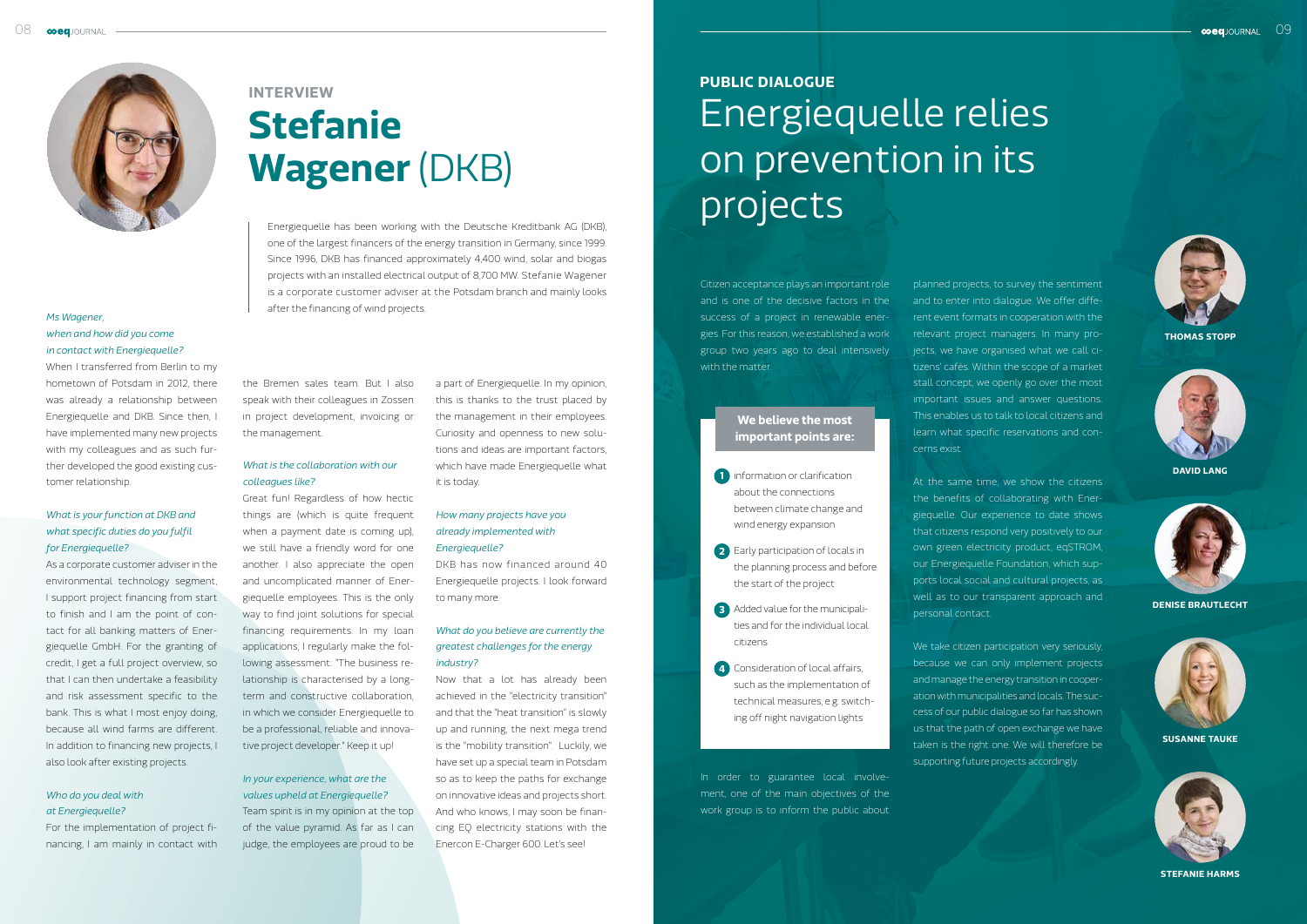*Copyright: Anja Engel*

Together with representatives of the State Chancellery, of the Energy Ministry and the deputy district chief executive of the District of Rostock, we opened what is now the 13th Energiequelle GmbH office in Rostock on 13 December 2018. The numerous guests included actors from the German Wind Energy Association (BWE) and the LEE as well as long-standing partners of the Rostock company M&M Erneuerbare Energien GbR taken over by Energiequelle.

As the takeover included a regional project pipeline, Energiequelle is now in a position to resolutely pursue its market entry via project development in Mecklenburg-Western Pomerania. The former M&M associates Matthias Heinicke and Martin Weiße will be at the helm of this process. In addition

to the planning and erecting wind turbines, we will also explore and develop integrated energy supply solutions in Mecklenburg-Western Pomerania. To this end, we have already been working closely with the University of Rostock with regard to field linking and supply reliability on the basis of renewable energies.

# **Cooperation Partner Day Erfurt**

# Energiequelle **inaugurates new location** in Rostock

In an extensive series of lectures, we informed the numerous guests about issues such as community participation, local added value, innovations, challenges in the industry, compensatory measures and e-mobility. Event partners such as: ThEGA, BBH, BürgerEnergie Thüringen e.V., Intrasol and firepower GmbH & Co. KG were present at the Cooperation Partner Day.

The purpose of the event was to bring together actors from politics, municipalities, industry and agriculture. The first aim was to inform them about current framework conditions; the second goal was to jointly develop ideas on how on how the energy transition can be successfully designed in consideration of all interests.

**The second Cooperation Partner Day, which will take place in the individual planning regions this autumn, will pick up from there and move closer to the local actors.**



*"Renewable energies from and for Thuringia" was the motto of the cooperation partner day, which was jointly hosted by Energiequelle and Enercon at the Enercon premises in Gotha on 16/10/2018.* 

*We are your energy. With a future.*



# **Legal**

**Editor:** Energiequelle GmbH, Hauptstraße 44, 15806 Zossen, T +49 33769 871 0

**Responsible for content:** usanne Tauke with the editorial team **Design:** 960° Strategie & Kommunikation **Printed by:** BerlinDruck GmbH + Co KG **Copyright:** All texts and images are protected by copyright. The pyright is held by Energiequelle GmbH. **Pictures:** Anja Engel, Thorsten Schmidtkord, Torsten Kollmer,

Stefanie Wagener, shutterstock.com, Energiequelle **Print run:** 1,900 copies



**RECYCLED SC® C01181**